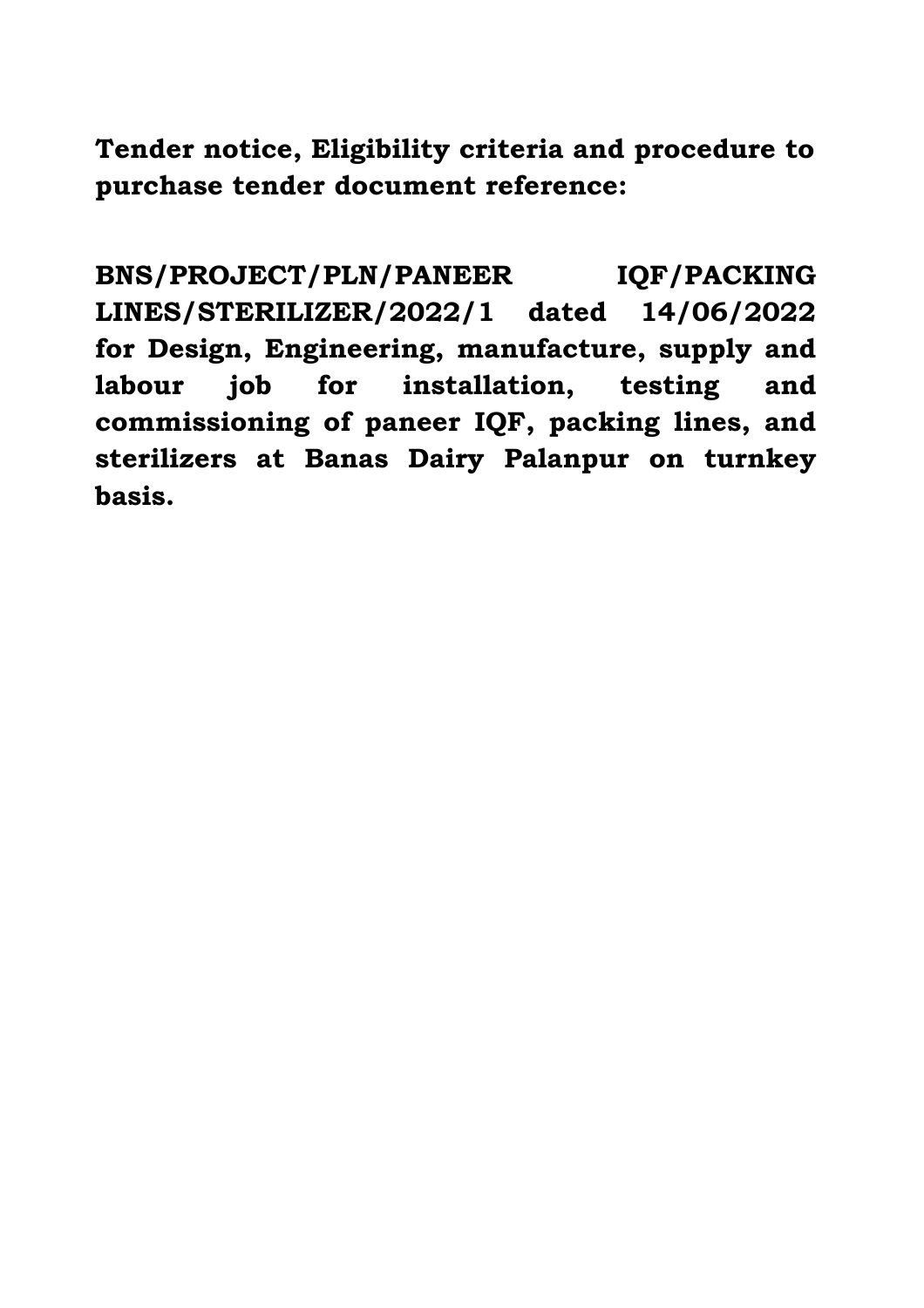#### **SECTION – I INVITATION FOR BIDS**



**BANASKANTHA DISTRICT CO-OP.MILK PRODUCERS' UNION LTD.**

BANAS DAIRY, PB NO 20, PALANPUR –385001,DIST : BANASKANTHA, GUJARATPHONE : 253881-85..FAX : 02742-252723

#### **TENDER NOTICE 14.06.2022**

Banaskantha District Co-operative Milk Producers' Union Limited, Palanpur invites sealed bids from reputed eligible bidders for the following work at its Banas dairy Palanpur plant on turnkey basis

|        | Tender Ref.                                                                            | Name of work                                                                                                                                                                                                           | Tender Fee &<br>E.M.D.                       | Time Period |
|--------|----------------------------------------------------------------------------------------|------------------------------------------------------------------------------------------------------------------------------------------------------------------------------------------------------------------------|----------------------------------------------|-------------|
| Pack-1 | Ref<br>BNS/PROJECT/PLN/<br><b>PANEER</b><br>IQF/PACKING<br>LINES/STERILIZER/<br>2022/1 | Design, Engineering, manufacture, supply and labour<br>job for installation, testing and commissioning of 1.2<br>MTPH IQF for diced paneer.<br>Otv: 1 No                                                               | 5000 INR<br>$+18\%$ GST<br>and<br>5 lakh INR | 6 Months    |
| Pack-2 | Ref<br>BNS/PROJECT/PLN/<br><b>PANEER</b><br>IQF/PACKING<br>LINES/STERILIZER/<br>2022/1 | Design, Engineering, manufacture, supply and labour<br>job for installation, testing and commissioning of diced<br>paneer multihead weigher & vertical form fill seal<br>packing machine for paneer plant<br>Oty: 1 No | 5000 INR<br>$+18\%$ GST<br>and<br>4 lakh INR | 6 Months    |
| Pack-3 | Ref<br>BNS/PROJECT/PLN/<br><b>PANEER</b><br>IQF/PACKING<br>LINES/STERILIZER/<br>2022/1 | Design, Engineering, manufacture, supply and labour<br>job for installation, testing and commissioning of 1.2<br>MTPH thermoforming machine for paneer packing<br>Oty: 1 No                                            | 5000 INR<br>$+18\%$ GST<br>and<br>3 lakh INR | 6 Months    |
| Pack-4 | Ref<br>BNS/PROJECT/PLN/<br><b>PANEER</b><br>IOF/PACKING<br>LINES/STERILIZER/<br>2022/1 | Design, Engineering, manufacture, supply and labour<br>job for installation, testing and commissioning of fresh<br>paneer sterilizers (750 kg/batch).<br>Otv: 2 Nos                                                    | 5000 INR<br>$+18\%$ GST<br>and<br>2 lakh INR | 4 Months    |

| ■ Start of Sale of the tender            | $: 15.06.2022$ from $11:00$ HRS    |
|------------------------------------------|------------------------------------|
| • Last date for sale of tender           | : $28.06.2022$ up to $14:00$ HRS   |
| • Last date of submitting Prebid points  | : $29/06/2022$ up to 11: 00HRS     |
| • Prebid meeting                         | : $01/07/2022$ at 11:00 HRS        |
| • Last date & Time for submitting Tender | : $15/07/2022$ up to 15:00 HRS     |
| • Date of opening of Tender              | : 15/07/2022 at 16:00 HRS at Banas |
|                                          |                                    |

Detail of eligibility criteria for this tender and procedure to purchase the tender is available on our website www.banasdairy.coop. Banas Dairy does not bind itself to accept the lowest bid. Banas Dairy reserves the right to award the job either in part or full. Banas Dairy at its sole discretion and without assigning any reason thereof, also reserves the right to accept any/or reject any or all bids. **I/CMANAGING DIRECTOR**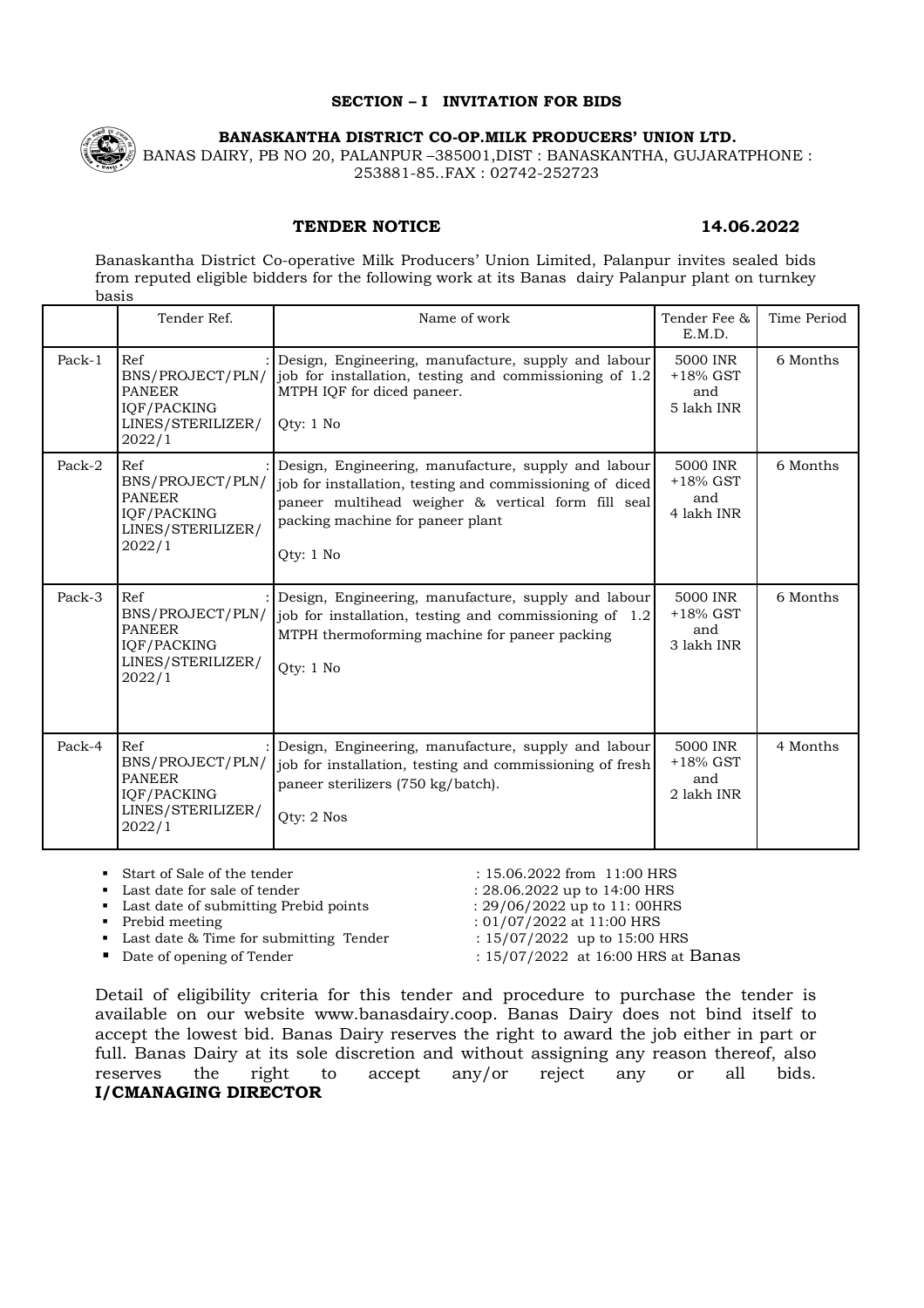#### **1. Eligibility and Qualification requirements:**

The bidders must meet the following minimum qualification criteria:

Pack-1

- 1. The Bidder or its foreign collaborator in the same name and style should be in the similar business (IQF) for at least three financial years on the date of opening of the bid. The documentary evidence of being in business for three years shall be submitted.
- 2. The Bidder or its foreign collaborator should have successfully executed / completed at least three contracts of similar nature (cheese/paneer/icecream IQF). The copy of the PO and completion certificate shall be submitted as evidence of having completed similar nature of works.
- 3. The Bidder should have valid registration under various Acts that may be applicable for the contract proposed. This shall include but not limited to Income Tax, GST, Employee State Insurance, Provident Fund etc. The same shall be submitted along with the bid.

#### Pack-2

- 1. The Bidder or its foreign collaborator in the same name and style should be in the similar business (VFFS/multihead weigher) for at least three financial years on the date of opening of the bid. The documentary evidence of being in business for three years shall be submitted.
- 2. The Bidder or its foreign collaborator should have successfully executed / completed at least three contracts of similar nature (cheese/paneer/equivalent product VFFS & multihead weigher). The copy of the PO and completion certificate shall be submitted as evidence of having completed similar nature of works.
- 3. The Bidder should have valid registration under various Acts that may be applicable for the contract proposed. This shall include but not limited to Income Tax, GST, Employee State Insurance, Provident Fund etc. The same shall be submitted along with the bid.

#### Pack-3

1. The Bidder or its foreign collaborator in the same name and style should be in the similar business (Thermoforming machine) for at least three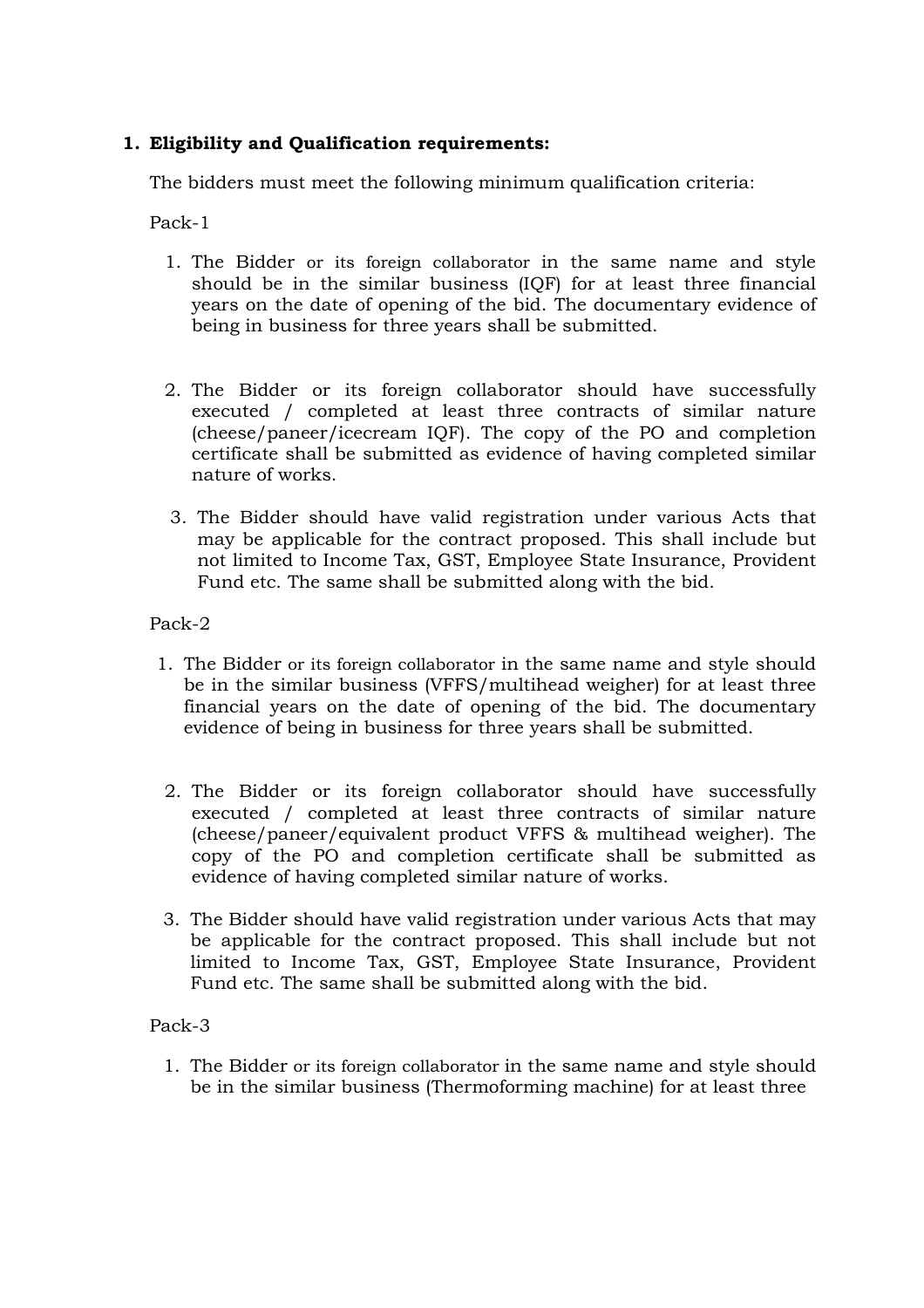financial years on the date of opening of the bid. The documentary evidence of being in business for three years shall be submitted.

- 2. The Bidder or its foreign collaborator should have successfully executed / completed at least three contracts of similar nature (cheese/paneer/ equivalent product thermoforming machine). The copy of the PO and completion certificate shall be submitted as evidence of having completed similar nature of works.
- 3. The Bidder should have valid registration under various Acts that may be applicable for the contract proposed. This shall include but not limited to Income Tax, GST, Employee State Insurance, Provident Fund etc. The same shall be submitted along with the bid.

#### Pack-4

- 1. The Bidder or its foreign collaborator in the same name and style should be in the similar business (paneer/equivalent product sterilizer) for at least three financial years on the date of opening of the bid. The documentary evidence of being in business for three years shall be submitted.
- 2. The Bidder or its foreign collaborator should have successfully executed / completed at least three contracts of similar nature (paneer/equivalent sterilizer). The copy of the PO and completion certificate shall be submitted as evidence of having completed similar nature of works.
- 3. The Bidder should have valid registration under various Acts that may be applicable for the contract proposed. This shall include but not limited to Income Tax, GST, Employee State Insurance, Provident Fund etc. The same shall be submitted along with the bid.

Where the works are executed for private company the bidder, in support of their eligibility should submit the copy of the relevant TDS certificate received from their clients for the works.

In the event of merger and acquisition causing change in the name of the bidder the copies of the balance sheets of the previous completed three years (audited balance sheet and profit & loss account) of earlier company whose business was transferred to the new company shall be furnished.

The bidders who are having the annual turn over up to 5 crores and who have opted the quarterly return filling and monthly payment of taxes (QRMP) scheme under GST system shall have to compulsory upload the details of their invoices under the invoice furnishing facility (IFF) of GST monthly basis. In case, bidder fails to upload the details on IFF facility on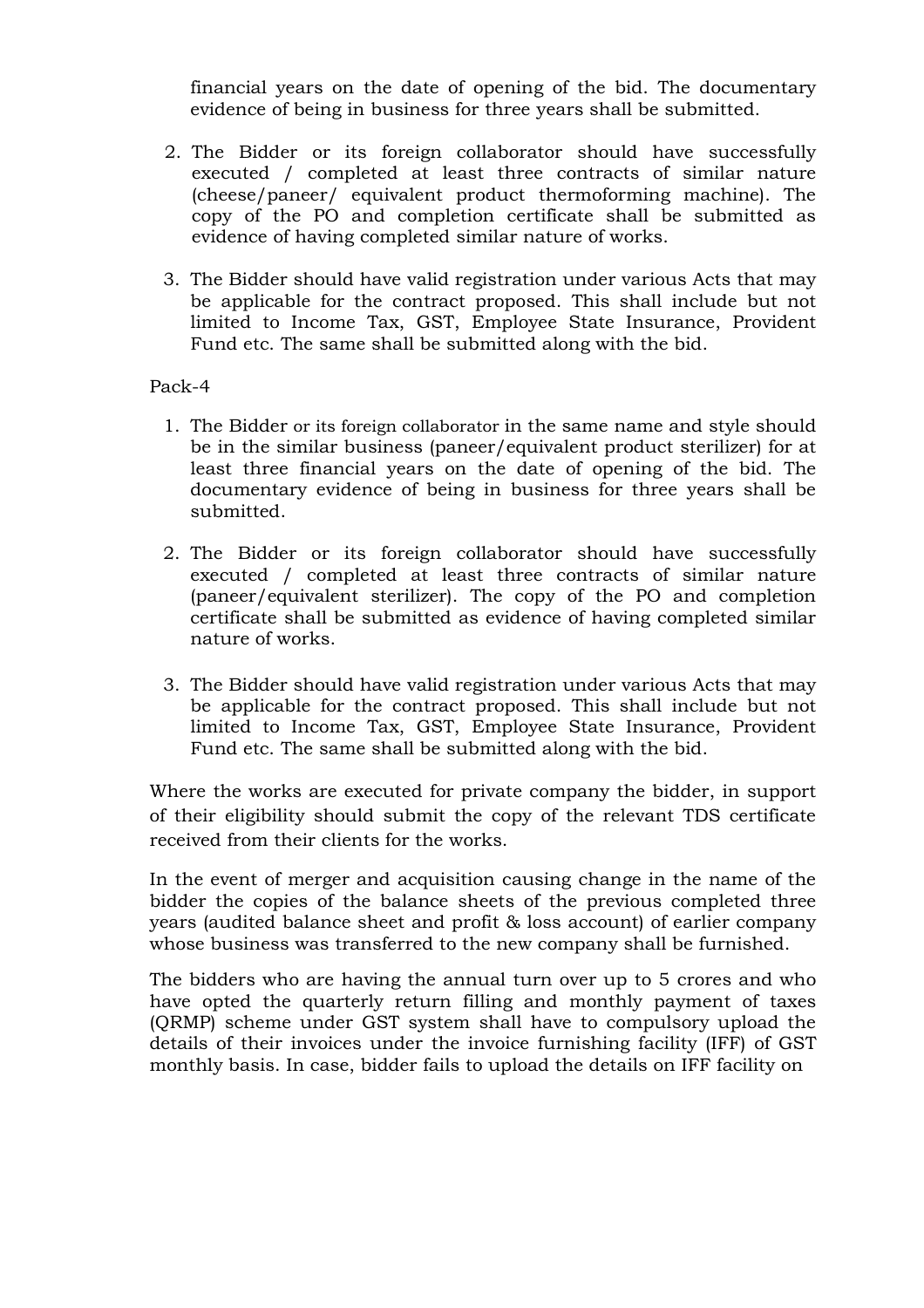monthly basis, the GST already paid on such bills will be withheld in the subsequent bills.

Even though the Bidder meet the specified criteria, the bid may be disqualified in case the bidder has:

- a) Made untrue or false declaration in the forms, statements and attachments submitted in proof of their qualifications.
- b) Record of poor performance such as abandoning the works, not properly completing the contract, inordinate delays in completion or financial failure etc.

#### **2. Purchase of bidding Document:**

Interested eligible bidders may obtain further information from Banaskantha District Co-operative milk Producers' Union Limited, Banas Dairy, Palanpur, Dist.: Banaskantha, Gujarat.

Interested bidders can purchase the bidding documents in person between 1100 -1600 hours on any working day with in tender sale period specified above on payment of nonrefundable tender fees of Rs **5000+ 18 % GST** for each pack by DD (Banaskantha District Cooperative milk Producers' union Limited payable at Palanpur)or by paying nonrefundable fees of Rs 5000 for each of pack in accounts department of Banas Dairy and submission of payment receipt.

In case bidder wishes to purchase the bid document through courier/ post they have to submit a DD of Rs **5000 +18 %GST + Rs 500** (for each of pack) towards the courier charges in favour of Banaskantha District Cooperative milk Producers' union Limited payable at Palanpur. The payment can also be transferred through RTGS at the following bank details. On receipt of DD/payment transfer through RTGS as above Banas Dairy shall courier the bid document on the address from where the request has been made. Banas Dairy shall not be responsible for any delay in receipt of the bidding document sent by post /courier.

Beneficiary name : Banaskantha Dist. Co-op. Milk producers Union Ltd. Bank name :HDFC Bank Ltd. A/c No. :03350310000046 IFSC Code :HDFC0000335 Branch : Palanpur.